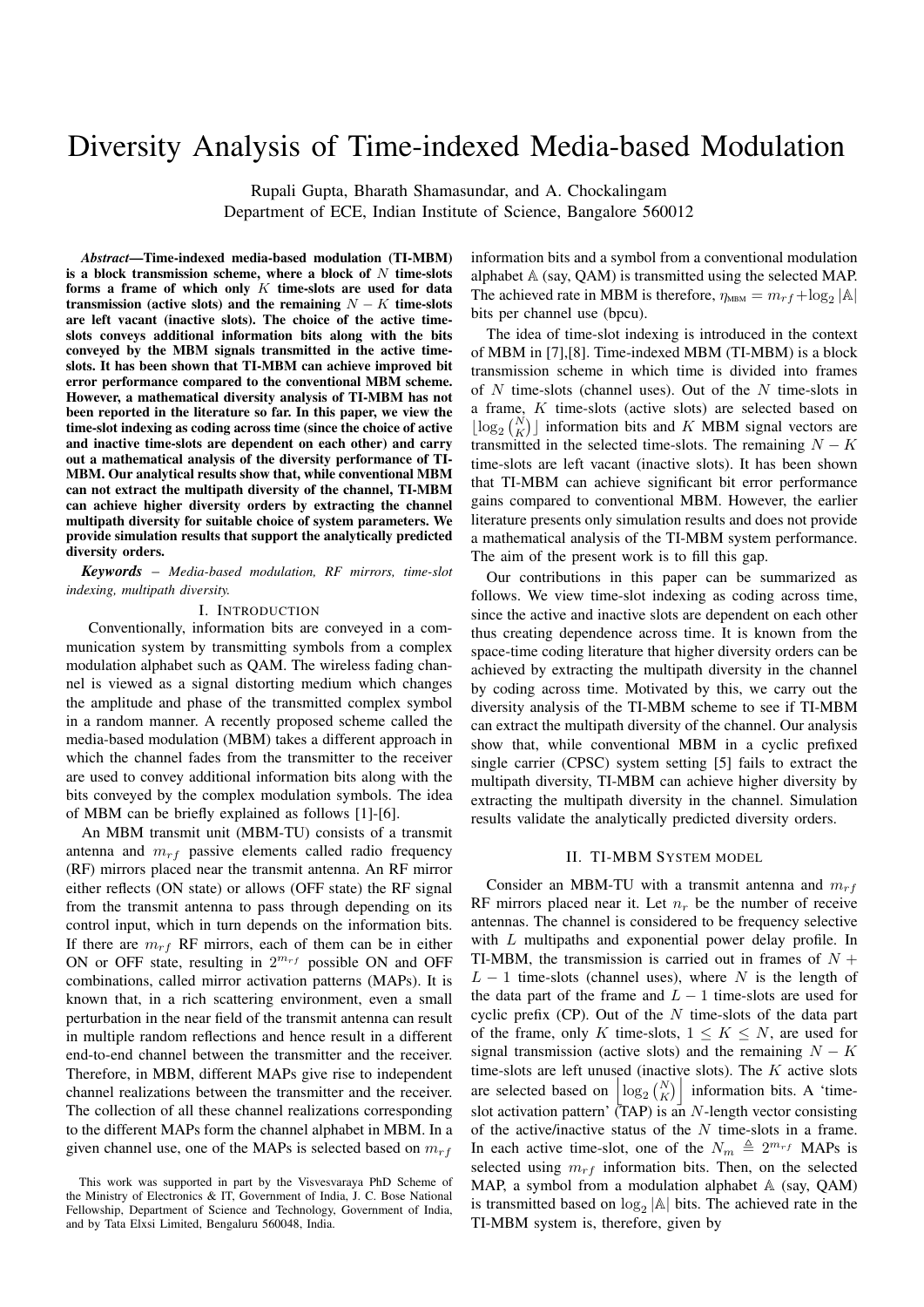$$
\eta = \frac{1}{N + L - 1} \left\{ K(m_{rf} + \log_2 |\mathbb{A}|) + \left\lfloor \log_2 {N \choose K} \right\rfloor \right\}
$$
 bpcu.  
A. TI-MBM signal set (1)

Let  $\mathbb{A}_0 \triangleq \mathbb{A} \cup 0$ . The MBM signal set,  $\mathbb{S}_{MBM}$ , is the set of  $N_m \times 1$ -sized MBM signal vectors given by

$$
\mathbf{M}_{\text{MBM}} = \left\{ s_{k,p} \in \mathbb{A}_{0}^{N_{m}}; k = 1, \cdots, N_{m}; p = 1, \cdots, |\mathbb{A}| \right\}
$$
  
s.t  $s_{k,p} = \begin{bmatrix} 0, \cdots, 0, & s_{p} & 0, \cdots, 0 \end{bmatrix}^{T}, s_{p} \in \mathbb{A}, (2)$   
<sub>kth entry</sub>

where *k* is the index of the MAP used. In TI-MBM, an MBM vector from  $\mathbb{S}_{\text{MBM}}$  is transmitted in an active time-slot and the inactive time-slots are left vacant, which is equivalent to an  $N_m \times 1$  zero vector being transmitted. The TI-MBM signal set is the set of  $NN_m \times 1$ -sized signal vectors given by

$$
\mathbb{S}_{\text{tI-MBM}} = \left\{ \mathbf{x} = \left[ \mathbf{x}_0^T \; \mathbf{x}_1^T \; \cdots \; \mathbf{x}_{N-1}^T \right]^T : \mathbf{x}_i \in \mathbb{S}_{\text{MBM}} \cup \mathbf{0}, \\ ||\mathbf{x}||_0 = K, \; \mathbf{t}_{\mathbf{x}} \in \mathbb{T} \right\}, \quad (3)
$$

where  $\mathbb{T}$  denotes the set of valid TAPs and  $\mathbf{t}_{\mathbf{x}}$  denotes the TAP corresponding to the transmitted vector **x**.

*B. TI-MBM received signal*

 $\mathbb S$ 

Assuming that the channel is invariant for one frame duration, the  $Nn_r \times 1$  TI-MBM received signal vector  $y =$  $[\mathbf{y}_1^T \cdots \mathbf{y}_N^T]^T$  over *N* channel uses, after removing the CP, is given by

$$
y = Hx + n,\t\t(4)
$$

where  $\mathbf{n} \sim \mathcal{CN}(0, \sigma^2 \mathbf{I}_{Nn_r})$  is the  $Nn_r \times 1$  noise vector, and **H** is the  $Nn_r \times NN_m$  equivalent block circulant matrix given by

$$
\mathbf{H} = \text{circ}[\mathbf{H}_0, \mathbf{H}_1, \cdots, \mathbf{H}_{L-1}, \mathbf{0}, \cdots, \mathbf{0}],
$$
 (5)

where  $\text{circ}[\cdot]$  denotes the circulant operator and  $H_l$ ,  $l =$  $0, \dots, L-1$ , is the  $n_r \times N_m$  channel matrix corresponding to the *l*th multipath whose  $(i, k)$ th entry is  $h_{i,k}^{(l)}$ , where  $h_{i,k}^{(l)}$ *i,k* denotes the channel gain from the transmit antenna to the *i*th receive antenna for the *l*th path when the *k*th MAP is used,  $i = 1, \dots, n_r$ ,  $k = 1, \dots, N_m$ ,  $l = 0, \dots, L - 1$ . The power delay profile is assumed to follow an exponential decay model, i.e.,  $\mathbb{E}[|h_{i,k}^{(l)}|^2] = e^{-l}, l = 0, 1, \dots, L-1$ . The maximum likelihood (ML) detection rule for TI-MBM signal detection is given by

$$
\hat{\mathbf{x}} = \underset{\mathbf{x} \in \mathbb{S}_{\text{TI-MBM}}}{\text{argmin}} \|\mathbf{y} - \mathbf{H}\mathbf{x}\|^2, \tag{6}
$$

whose detection complexity is  $\mathcal{O}\left(\frac{N^{K+1}(2^{m_r}f|\mathbb{A}|)^K n_r}{K^{K-1}}\right)$  [8].

# III. DIVERSITY ANALYSIS

The received signal in (4) can be written in the following equivalent matrix form [9]

$$
\mathbf{Y} = \mathbf{H}'\mathbf{X} + \mathbf{N},\tag{7}
$$

where

$$
\mathbf{X} = \begin{bmatrix} \mathbf{x}_0 & \mathbf{x}_1 & \cdots & \mathbf{x}_{N-1} \\ \mathbf{x}_{N-1} & \mathbf{x}_0 & \cdots & \mathbf{x}_{N-2} \\ \vdots & & \vdots & \vdots \\ \mathbf{x}_{N-L+1} & \mathbf{x}_{N-L+2} & \cdots & \mathbf{x}_{N-L} \end{bmatrix}
$$
 (8)

is the  $LN_m \times N$  equivalent TI-MBM transmit signal matrix,  $Y = [y_1y_2 \dots y_N]$  is the  $n_r \times N$  received signal matrix,  $\mathbf{H}' = [\mathbf{H}_0 \ \mathbf{H}_1 \ \cdots \ \mathbf{H}_{L-1}]$  is the  $n_r \times LN_m$  equivalent channel matrix, and  $N \in \mathbb{C}^{n_r \times N}$  is the AWGN matrix. Let  $X_i$  and  $X_j$ ,  $i \neq j$  be two TI-MBM signal matrices. The pairwise error probability (PEP) of detecting  $X_j$  when  $X_i$ was transmitted, given the channel matrix **H***′* , is

$$
P\left\{ \mathbf{X}_{i} \rightarrow \mathbf{X}_{j} | \mathbf{H}' \right\} = Q\left(\sqrt{\frac{\rho \|\mathbf{H}' \mathbf{X}_{i} - \mathbf{H}' \mathbf{X}_{j} \|_{F}^{2}}{2}}\right), \quad (9)
$$

where  $\rho$  is the average signal-to-noise ratio (SNR) per receive antenna and  $\|\cdot\|_F$  denotes the Frobenius norm of a matrix. Equation (9) can be upper bounded as

$$
P\left\{\mathbf{X}_{i} \rightarrow \mathbf{X}_{j}|\mathbf{H}'\right\} \leq \frac{1}{2}e^{-\mathbf{D}_{ij}\rho/4},\tag{10}
$$

where  $\mathbf{D}_{ij} = ||\mathbf{H}'\mathbf{X}_i - \mathbf{H}'\mathbf{X}_j||_F^2$  and we have used the inequality  $Q(x) \leq \frac{1}{2}e^{-x^2/2}$ . Averaging over the channel statistics, we get the unconditional PEP as  $[10],[11]$ 

$$
\mathbf{P}\Big\{\mathbf{X}_{i} \rightarrow \mathbf{X}_{j}\Big\} \leq \frac{1}{2} \Bigg( \frac{1}{\det \Big(\mathbf{I}_{LN_{m}} + \frac{\mathbf{C}\rho}{4}\Big)} \Bigg)^{n_{r}},
$$
  

$$
= \frac{1}{2} \Bigg( \frac{1}{\prod_{r_{ij}=1}^{R_{ij}} \Big(1 + \frac{\lambda_{r_{ij}}^{2}\rho}{4}\Big)} \Bigg)^{n_{r}},
$$
(11)

where  $\mathbf{C} \triangleq (\mathbf{X}_i - \mathbf{X}_j)(\mathbf{X}_i - \mathbf{X}_j)^H$ , det(*·*) denotes the determinant of a matrix, and  $\lambda_{r_{ij}}$  is the  $r_{ij}$ <sup>th</sup> singular value of the difference matrix  $\Delta_{i,j} = (\mathbf{X}_i - \mathbf{X}_j)$  with  $R_{ij}$  being the rank of  $\Delta_{i,j}$ . For high SNR values, (11) can be further simplified as

$$
P\left\{ \mathbf{X}_{i} \to \mathbf{X}_{j} \right\} \leq \rho^{-n_{r}R_{ij}} \left( \prod_{r_{ij}=1}^{R_{ij}} \frac{1}{\lambda_{r_{ij}}^{2}} \right)^{n_{r}}.
$$
 (12)

The exponent of the SNR term  $\rho$  in (12) is  $-n_r R_{ij}$ . For all  $i, j, i \neq j$ , the PEP with the minimum value of  $R_{ij}$  governs the overall bit error rate (BER). Therefore, the achieved diversity order of TI-MBM, denoted by  $D_{\text{TLMBM}}$ , is given by

$$
D_{\text{TIMBM}} = n_r \min_{i,j} \text{rank}(\Delta_{i,j}). \tag{13}
$$

It should be noted that  $X_i$  and  $X_j$  are structured sparse matrices with the specific structure determined by the values of *N*, *L*, and *K*. Therefore, we divide the analysis into several cases to find the minimum rank of the difference matrix  $\Delta_{i,j}$ and hence the diversity order of TI-MBM.

## *Case 1:*  $K = N$  *(CPSC-MBM)*

Lemma III.1. *The asymptotic diversity order of TI-MBM system with K* = *N using maximum likelihood (ML) detection*  $is$   $n_r$ .

*Proof.* When  $K = N$ , the TI-MBM system reduces to the cyclic-prefixed single-carrier MBM (CPSC-MBM) system [5]. To find the diversity order of this system, we need to find the minimum rank of the difference matrix  $\Delta_{i,j} = \mathbf{X}_i - \mathbf{X}_j$ . Let  $e_p$  denote an  $N_m \times 1$  vector with its *p*th entry equal to one and other entries equal to zero. Then, from the MBM signal set in (2), an MBM signal vector using *p*th MAP and a modulation symbol  $s \in A$  can be written as  $s\mathbf{e}_p$ . With this, consider two TI-MBM transmit matrices  $X_i$  and  $X_j$  such that

$$
\mathbf{X}_{i} = \begin{bmatrix} s_{i} \mathbf{e}_{p} & s_{i} \mathbf{e}_{p} & \cdots & s_{i} \mathbf{e}_{p} \\ s_{i} \mathbf{e}_{p} & s_{i} \mathbf{e}_{p} & \cdots & s_{i} \mathbf{e}_{p} \\ \vdots & \vdots & \vdots \\ s_{i} \mathbf{e}_{p} & s_{i} \mathbf{e}_{p} & \cdots & s_{i} \mathbf{e}_{p} \end{bmatrix},
$$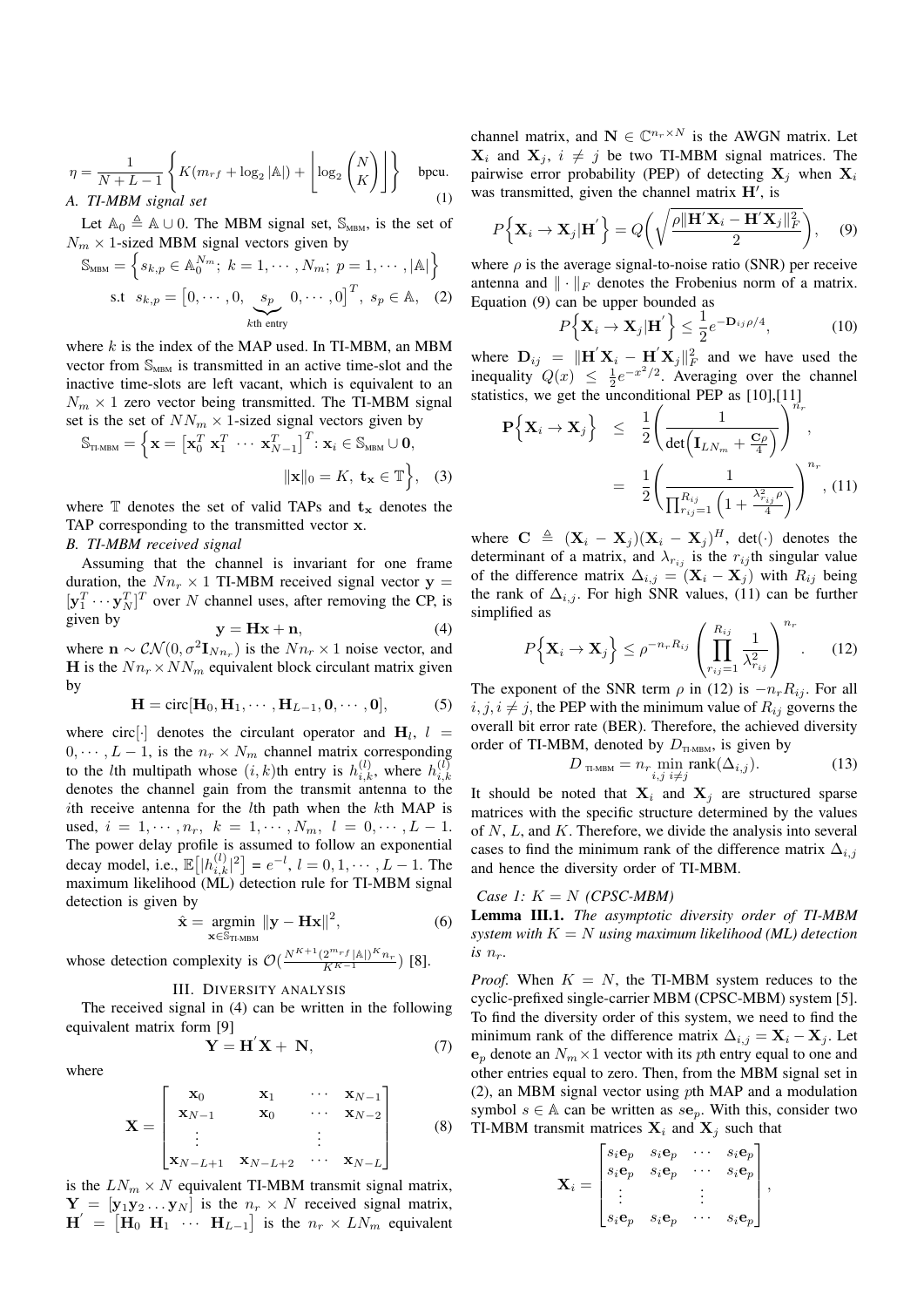$$
\mathbf{X}_{j} = \begin{bmatrix} s_{j} \mathbf{e}_{p} & s_{j} \mathbf{e}_{p} & \cdots & s_{j} \mathbf{e}_{p} \\ s_{j} \mathbf{e}_{p} & s_{j} \mathbf{e}_{p} & \cdots & s_{j} \mathbf{e}_{p} \\ \vdots & \vdots & \vdots \\ s_{j} \mathbf{e}_{p} & s_{j} \mathbf{e}_{p} & \cdots & s_{j} \mathbf{e}_{p} \end{bmatrix}, \quad (14)
$$

where  $s_i, s_j \in \mathbb{A}$  and  $s_i \neq s_j$ . Let  $\delta_{i,j} \triangleq s_i - s_j$ . Then the difference matrix  $\Delta_{i,j}$  is given by

$$
\Delta_{i,j} = \begin{bmatrix}\n\delta_{i,j} \mathbf{e}_p & \delta_{i,j} \mathbf{e}_p & \cdots & \delta_{i,j} \mathbf{e}_p \\
\delta_{i,j} \mathbf{e}_p & \delta_{i,j} \mathbf{e}_p & \cdots & \delta_{i,j} \mathbf{e}_p \\
\vdots & & \vdots \\
\delta_{i,j} \mathbf{e}_p & \delta_{i,j} \mathbf{e}_p & \cdots & \delta_{i,j} \mathbf{e}_p\n\end{bmatrix},
$$
\n(15)

whose rank is one. Therefore, from (13), the diversity order of TI-MBM with  $K = N$  (i.e., CPSC-MBM) is  $n_r$ .  $\Box$ 

The above result shows that conventional MBM, when used in a CPSC setting, does not extract the multipath diversity of the channel.

*Case 2:*  $K = 1$ *, and*  $2 \le L < N$ 

In this case, we consider TI-MBM with one active time-slot and derive the diversity orders for different choices of *N* and *L*. The results are summarized in the following Lemma.

Lemma III.2. *The asymptotic diversity order of TI-MBM with ML detection for*

- 1) *N* even and  $2 \le L < N/2$  is  $Ln_r$
- 2) *N* even and  $N/2 \le L < N$  is  $\frac{Nn_r}{2}$
- 3) *N odd* composite and  $2 \le L \le N N/p_1$  is  $Ln_r$ , *where*  $p_1$  *is the smallest prime factor of*  $N$
- 4) *N odd composite and*  $N N/p_1 \leq L < N$  *is*  $n_r(N 1)$  $N/p_1$ *), where*  $p_1$  *is the smallest prime factor of* N.

*Proof.* The TI-MBM difference matrix  $\Delta_{i,j}$  in (8) has the minimum number of non-zero rows (which is *L*, where *L < N*) when the TI-MBM signal matrices  $X_i$  and  $X_j$  use the same MAP in all the time-slots of a frame (say  $p$ ,  $1 \leq p \leq$ *N*<sub>*m*</sub>). Hence, the minimum rank of  $\Delta_{i,j}$  is determined by  $\mathbf{X}_i$ and  $X_j$  of the form

$$
\mathbf{X}_{i} = \begin{bmatrix} s_{0}\mathbf{e}_{p} & s_{1}\mathbf{e}_{p} & \cdots & s_{N-1}\mathbf{e}_{p} \\ s_{N-1}\mathbf{e}_{p} & s_{0}\mathbf{e}_{p} & \cdots & s_{N-2}\mathbf{e}_{p} \\ \vdots & \vdots & \ddots & \vdots \\ s_{N-L+1}\mathbf{e}_{p} & s_{N-L+2}\mathbf{e}_{p} & \cdots & s_{N-L}\mathbf{e}_{p} \end{bmatrix}, (16)
$$

and

$$
\mathbf{X}_{j} = \begin{bmatrix} s'_{0} \mathbf{e}_{p} & s'_{1} \mathbf{e}_{p} & \cdots & s'_{N-1} \mathbf{e}_{p} \\ s'_{N-1} \mathbf{e}_{p} & s'_{0} \mathbf{e}_{p} & \cdots & s'_{N-2} \mathbf{e}_{p} \\ \vdots & \vdots & \vdots \\ s'_{N-L+1} \mathbf{e}_{p} & s'_{N-L+2} \mathbf{e}_{p} & \cdots & s'_{N-L} \mathbf{e}_{p} \end{bmatrix}, (17)
$$

where  $s_t, s'_t \in \mathbb{A}_0, 0 \le t \le N - 1$ . Therefore,

$$
\min_{i,j} \text{rank}(\Delta_{i,j}) =
$$
\n
$$
\min_{j} \text{rank}(\Delta_{i,j}) = \delta s_0 \mathbf{e}_p \qquad \delta s_1 \mathbf{e}_p \qquad \cdots \qquad \delta s_{N-1} \mathbf{e}_p
$$
\n
$$
\min_{j} \text{rank} \begin{bmatrix}\n\delta s_0 \mathbf{e}_p & \delta s_1 \mathbf{e}_p & \cdots & \delta s_{N-1} \mathbf{e}_p \\
\delta s_{N-1} \mathbf{e}_p & \delta s_0 \mathbf{e}_p & \cdots & \delta s_{N-2} \mathbf{e}_p \\
\vdots & \vdots & \vdots & \vdots\n\end{bmatrix},
$$
\n
$$
\delta s_{N-L+1} \mathbf{e}_p \qquad \delta s_{N-L+2} \mathbf{e}_p \qquad \cdots \qquad \delta s_{N-L} \mathbf{e}_p
$$
\n(18)

where  $\delta s_t = s_t - s'_t, 0 \le t \le N - 1$ . Since excluding the zero rows does not reduce the rank of a matrix, the above equation can be written as

$$
\min_{i,j} \text{rank}(\Delta_{i,j}) = \min \text{rank}(\mathbf{B}),\tag{19}
$$

where

$$
\mathbf{B} = \begin{bmatrix} \delta s_0 & \delta s_1 & \cdots & \delta s_{N-1} \\ \delta s_{N-1} & \delta s_0 & \cdots & \delta s_{N-2} \\ \vdots & \vdots & \vdots \\ \delta s_{N-L+1} & \delta s_{N-L+2} & \cdots & \delta s_{N-L} \end{bmatrix} . \tag{20}
$$

Since  $K = 1$ , the TI-MBM matrices  $X_i$  and  $X_j$  in (16) and (17) have only one non-zero entry in each row, and hence the matrix **B** can have two non-zero entries in each row. Let  $X_i$ and  $X_i$  use *u*th and *v*th time-slots, respectively, as the active slots such that  $1 < u < v$ . With this,

$$
\mathbf{B} = \begin{bmatrix} 0 & 0 & \cdots & s_u & \cdots & -s_v' & \cdots & \cdots & 0 \\ 0 & 0 & 0 & \cdots & s_u & \cdots & -s_v' & \cdots & 0 \\ \vdots & \vdots & & & & \vdots & \vdots & & \\ 0 & \cdots & -s_v' & & & & s_u \cdots & 0 \end{bmatrix}.
$$
 (21)

The matrix **B** in (21) contains the first *L* rows of the circulant matrix  $\mathbf{C}(0,0,\dots,s_u,\dots,-s'_v,\dots,0)$ . The rank of **C** is equal to  $N - d$ , where *d* is the degree of gcd( $f(y)$ ,  $y<sup>N</sup> - 1$ ) with  $f(y) = s<sub>u</sub>y<sup>u-1</sup> - s'<sub>v</sub>y<sup>v-1</sup>$  being the associated polynomial of **C** [12]. The rank of **C** is minimum when the degree of the  $gcd(f(y), y^N - 1)$ , i.e., *d*, is maximum. This happens when the polynomials  $y^N - 1$  and  $f(y)$  have maximum number roots in common. The polynomials  $y^N - 1$  and  $f(y)$  have maximum number of roots in common when  $s_u = s'_v$ . That is, when  $s_u = s'_v$ ,

$$
gcd(f(y), yN - 1) = gcd(yv-u - 1, yN - 1)
$$
  
=  $yd_{max} - 1$ , (22)

where  $d_{max} = \gcd(v - u, N)$ . We now use the result in (22) to derive the diversity order of the TI-MBM system for the considered *Case 2*.

First, consider the case when *N* is even and  $2 \leq L < N$ . With this,  $d_{max} = \gcd(v - u, N) = N/2$ , when  $v - u = N/2$ . Therefore,

min rank(C) = 
$$
N - d_{max} = N - N/2 = N/2
$$
. (23)

For a circulant matrix, the first *r* rows are linearly independent, where  $r$  is the rank of the matrix [14]. Combining this result with (23) and the fact that **B** contains the first *L* rows of **C**, the minimum rank of **B** is given by

$$
\min \text{ rank}(\mathbf{B}) = \begin{cases} L, & \text{if } N \text{ is even and } L < N/2, \\ N/2, & \text{if } N \text{ is even and } N/2 \le L \le N. \end{cases} \tag{24}
$$

From (19), the minimum rank of  $\Delta_{i,j}$  is the same as that of **B**, which is given in (24). Therefore, using (24) in (13) proves 1) and 2) of the Lemma stated above.

Next, consider the case when *N* is an odd composite and 2 *≤ L < N*. Since *N* is an odd composite, it can be expressed as a product of powers of prime numbers as

$$
N = p_1^{\beta_1} p_2^{\beta_2} \cdots p_n^{\beta_n},
$$
 (25)

where  $2 < p_1 < p_2 < \cdots p_{n-1} < p_n < N$  are the prime factors of *N* and  $\beta_1, \beta_2, \cdots, \beta_n \in \mathbb{Z}_+$  are their respective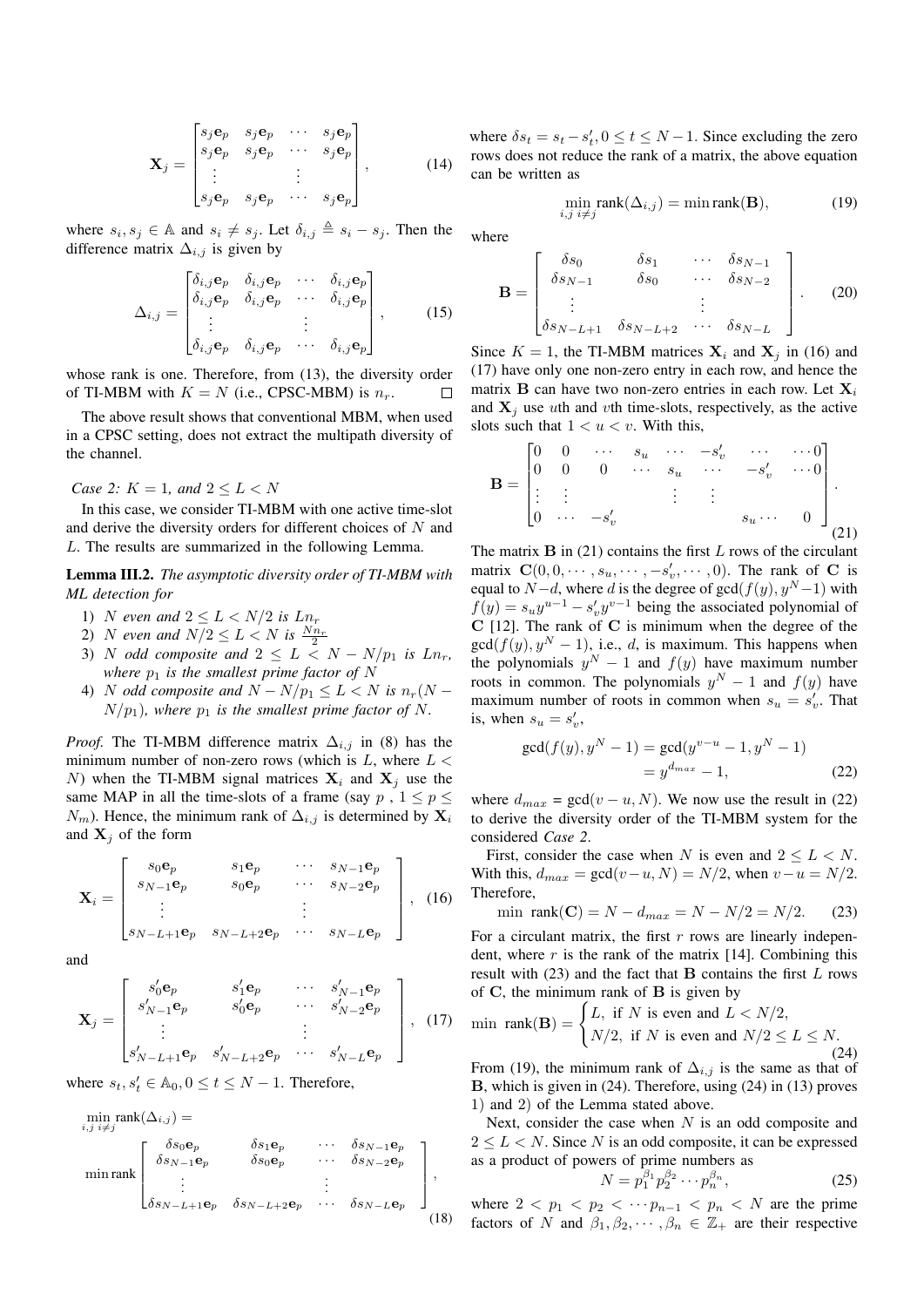powers. With *N* as in (25), the  $d_{max}$  in (22) is  $N/p_1$ , when  $v - u = N/p_1$ . Therefore, when *N* is odd composite<br>min rank(C) =  $N - N/p_1$ .

$$
\min \ \text{rank}(\mathbf{C}) = N - N/p_1. \tag{26}
$$

As noted before, for a circulant matrix, the first *r* rows are linearly independent, where *r* is the rank of circulant matrix [14]. Combining this result with (26) and the fact that **B** contains the first *L* rows of **C**, the minimum rank of **B** is given by

$$
\min \, \text{rank}(\mathbf{B}) = \begin{cases} L \text{ if } L < N - N/p_1, \\ N - N/p_1 \text{ if } N - N/p_1 \le L \le N. \end{cases} \tag{27}
$$

From (19), the minimum rank of  $\Delta_{i,j}$  is same as that of **B**, which is given in (27). Therefore, using (27) in (13) proves 3) and 4).

Lemma III.2 shows that TI-MBM with  $K = 1$  can either partially or fully extract the channel multipath diversity based on the choice of *N* and the relation between *L* and *N*.

*Case 3: N even and*  $K = N/2$ 

Lemma III.3. *The asymptotic diversity order of TI-MBM with*  $K = N/2$ , *N* even, using ML detection is  $n_r$ .

*Proof.* Consider two TI-MBM transmit matrices  $X_i$  and  $X_j$ with *N* even and  $K = N/2$ , given by

$$
\mathbf{X}_{i} = \begin{bmatrix} s\mathbf{e}_{q} & \mathbf{0} & s\mathbf{e}_{q} & \cdots & s\mathbf{e}_{q} & \mathbf{0} \\ s\mathbf{e}_{q} & \mathbf{0} & s\mathbf{e}_{q} & \cdots & s\mathbf{e}_{q} & \mathbf{0} \\ \vdots & \vdots & & & \\ s\mathbf{e}_{q} & \mathbf{0} & s\mathbf{e}_{q} & \cdots & s\mathbf{e}_{q} & \mathbf{0} \end{bmatrix},
$$
\n
$$
\mathbf{X}_{j} = \begin{bmatrix} \mathbf{0} & -s\mathbf{e}_{q} & \cdots & \mathbf{0} & -s\mathbf{e}_{q} \\ \mathbf{0} & -s\mathbf{e}_{q} & \cdots & \mathbf{0} & -s\mathbf{e}_{q} \\ \vdots & \vdots & & \\ \mathbf{0} & -s\mathbf{e}_{q} & \cdots & \mathbf{0} & -s\mathbf{e}_{q} \end{bmatrix},
$$
\n(28)

where  $s, -s \in A$ . With this, the difference matrix  $\Delta_{i,j} =$  $X_i - X_j$  becomes

$$
\Delta_{i,j} = \begin{bmatrix} s\mathbf{e}_q & s\mathbf{e}_q & \cdots & s\mathbf{e}_q \\ s\mathbf{e}_q & s\mathbf{e}_q & \cdots & s\mathbf{e}_q \\ \vdots & & \vdots & \\ s\mathbf{e}_q & s\mathbf{e}_q & \cdots & s\mathbf{e}_q \end{bmatrix},
$$
(29)

which clearly has rank one. Therefore, from (13), the diversity order of TI-MBM with  $K = N/2$ , N even, is  $n_r$ .  $\Box$ 

The above result says that, when *N* is even, if half the number of time-slots of a TI-MBM frame are active, then such a TI-MBM system does not extract the multipath diversity.

*Case 4: N is prime,*  $1 \leq K \leq N$ *, and*  $2 \leq L \leq N$ 

Lemma III.4. *The asymptotic diversity order of TI-MBM with N prime,*  $1 \leq K \leq N$ *, and*  $2 \leq L \leq N$  *using ML detection is*  $Ln_r$ .

*Proof.* As mentioned in the proof of Lemma III.2,  $\Delta_{i,j}$  in (8) has the minimum number of non-zero rows (which is *L*, where  $L < N$ ) when the TI-MBM signal matrices  $X_i$  and  $X_j$ use the same MAP in all the time-slots of a frame (say  $p$ ,  $1 \leq$  $p \leq N_m$ ). Hence, the minimum rank of  $\Delta_{i,j}$  is determined by  $X_i$  and  $X_j$  as given in (16) and (17), respectively. Also, the minimum rank of  $\Delta_{i,j}$  is the same as that of **B**, as seen from (19) and (20). The matrix **B** in (20) forms the first *L* rows of the circulant matrix  $\mathbf{C}(\delta s_0, \delta s_1, \cdots \delta s_{N-1})$ . The polynomial  $f(y) = \delta s_0 + \delta s_1 y + \cdots + \delta s_{N-1} y^{N-1}$  is the associated polynomial of **C** and the rank of **C** is equal to  $N - d$ , where *d* is the degree of  $gcd(f(y), y^N - 1)$  [12]. The polynomial *y*<sup>*N*</sup> − 1, can be expressed as

$$
y^{N} - 1 = (y - 1)\Phi_{N}(y),
$$
\n(30)

where  $\Phi_N(y) = y^{N-1} + y^{N-2} + \cdots + y + 1$  is called the *N*th cyclotomic polynomial [13]. From Eisenstein's criterion [13], for *N* prime,  $\Phi_N(y)$  can not be factored into polynomials with rational coefficients. That is, if  $\Phi_N(y) = h(y)g(y)$ , then the polynomials  $h(y)$  and  $g(y)$  have irrational coefficients. Further, Eisenstein's criterion says that, if  $h(y)$  is a factor of  $\Phi_N(y)$ , then the only polynomial which when multiplied to  $h(y)$  can result in a polynomial with rational coefficients is *g*(*y*).

Let  $\Phi_N(y) = h(y)g(y)$ , where, as discussed above,  $h(y)$ and  $g(y)$  are polynomials with irrational coefficients. Also, let

$$
\gcd(f(y), y^N - 1) = \gcd(f(y), (y - 1)\Phi_N(y)) = h(y). \tag{31}
$$

This means that  $f(y)$  can be factored as  $f(y) = h(y)p(y)$ . However, since the coefficients of  $f(y)$  are  $\delta s_t$ ,  $0 \le t \le N-1$ , and hence are not irrational, from Eisenstein's criterion, *p*(*y*) must be equal to  $kq(y)$ . The condition  $p(y) = kg(y)$  implies that  $f(y) = k\Phi_N(y)$ . However, for *N* odd and  $K \neq N$ , all the coefficients of  $f(y)$ , i.e.,  $\delta s_0, \delta s_1, \cdots, \delta s_{N-1}$ , can not be equal to *k* for  $k \neq 0$ . This says that  $h(y)$  cannot be a common factor for  $y^N - 1$  and  $f(y)$ , and hence  $gcd(f(y), y^N - 1) \neq$  $h(y)$ , which is a contradiction. Therefore, the only possible common factor between  $y^N - 1$  and  $f(y)$  is  $y - 1$ , resulting in gcd( $f(y)$ ,  $y^N - 1$ ) =  $y - 1$ , whose degree  $d_{max} = 1$ . From this, it follows that

$$
\min \, \text{rank}(\mathbf{C}) = N - d_{max} = N - 1. \tag{32}
$$

As noted before, for a circulant matrix, the first *r* rows are linearly independent, where *r* is the rank of circulant matrix [14]. Combining this result with (32) and the fact that **B** contains the first *L* rows of **C**, the minimum rank of **B** is given by

$$
\min \, \, \text{rank}(\mathbf{B}) = L, \, \text{ for } N \, \, \text{prime, } K \neq N, \, \text{ and } L < N.
$$

(33) From (19), the minimum rank of  $\Delta_{i,j}$  is the same as that of **B**, which is given in (33). Therefore, using (33) in (13) proves that the diversity order for the considered case is *Lnr*.  $\Box$ 

The above Lemma says that, for *N* prime and  $1 \leq K < N$ , TI-MBM extracts the full multipath channel diversity.

#### IV. RESULTS AND DISCUSSIONS

In this section, we verify the diversity order expressions derived in the previous section through the monte-carlo simulations. Figure 1 shows the BER plots for two TI-MBM systems with the following configurations: *i*) System 1:  $m_{rf} = 2$ ,  $n_r = 1$ ,  $N = 4$ ,  $K = 2$ ,  $L = 2$ , and BPSK, and *ii*) System 2:  $m_{rf} = 2$ ,  $n_r = 2$ ,  $N = 4$ ,  $K = 4$ ,  $L = 2$ , and BPSK. While the TI-MBM System 1 uses *N* even and  $K = N/2$  (*Case 3*), the System 2 is the CPSC-MBM system with  $K = N$  (*Case 1*). From Fig. 1, it can be seen that the considered TI-MBM systems show higher slope at lowto-medium SNR values where practical values of BER are